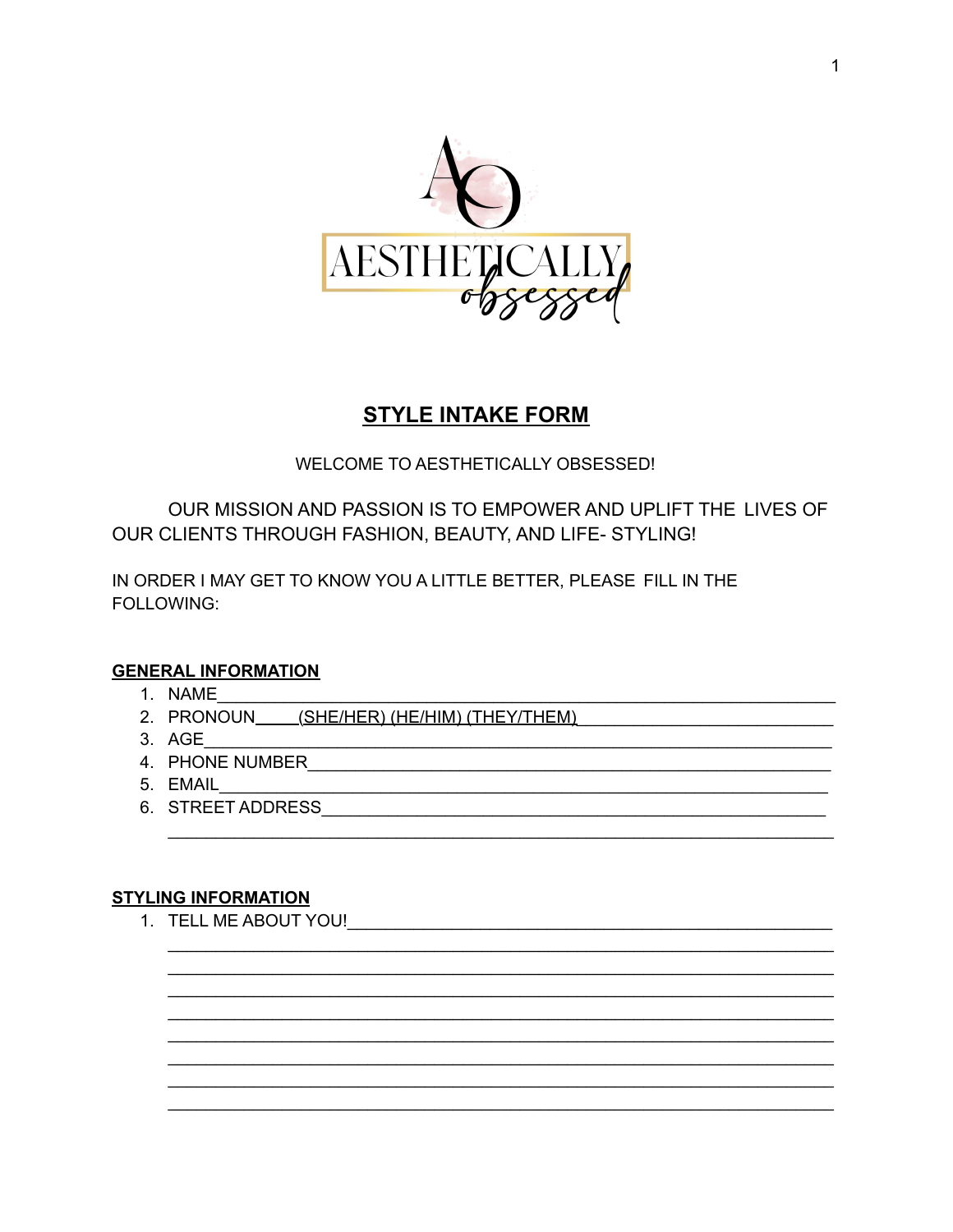| 2. HOW DID YOU HEAR ABOUT AESTHETICALLY OBSESSED?                                               |
|-------------------------------------------------------------------------------------------------|
|                                                                                                 |
|                                                                                                 |
|                                                                                                 |
| CHECK THE BOXES BELOW FOR SERVICES YOU'RE INTERESTED IN-<br>3.                                  |
| <b>Closet Edit</b>                                                                              |
| $\Box$ Personal Shopping                                                                        |
| $\Box$ Everyday Styling                                                                         |
| $\Box$ Occasion Styling                                                                         |
| $\Box$ Wedding Styling                                                                          |
| □ Virtual Styling                                                                               |
| □ Vacation Styling/Packing                                                                      |
| □ Photoshoot Styling                                                                            |
| $\Box$ Refine and Elevate Your Style                                                            |
| $\Box$ Fashion/ Beauty Curation                                                                 |
| $\Box$ Trend Analysis                                                                           |
| <b>Styling Your Body Type</b>                                                                   |
| $\Box$ Color Coordination                                                                       |
| $\Box$ Accessorizing                                                                            |
| <b>Beauty &amp; Image Consulting</b>                                                            |
| WHAT OTHER FASHION/BEAUTY/LIFE-STYLING ISSUES CAN AESTHETICALLY<br>4<br>OBSESSED HELP YOU WITH? |

<u> 1989 - Johann Stoff, Amerikaansk konst</u>



 $\overline{\phantom{a}}$